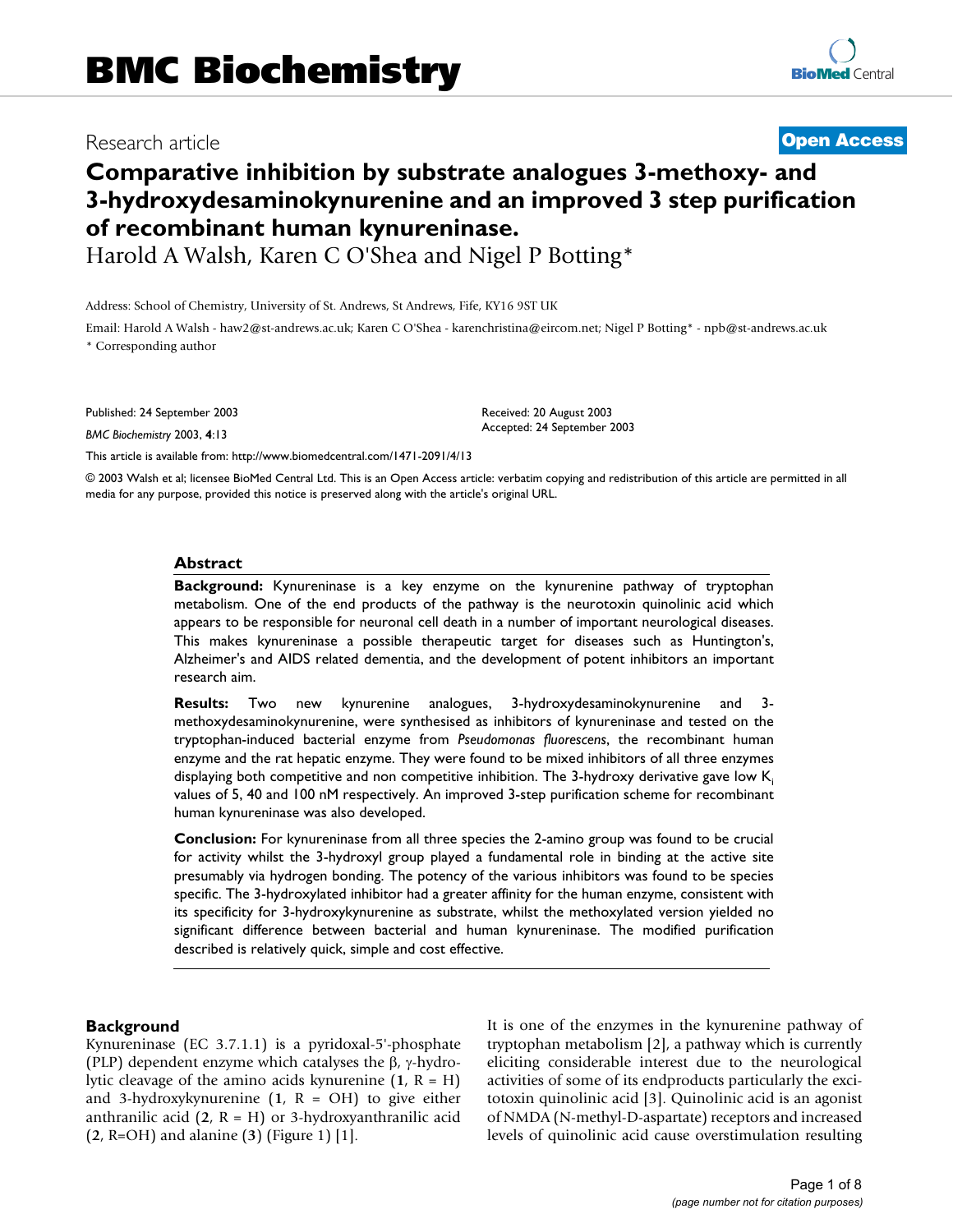<span id="page-1-0"></span>

## **Figure 1 Reaction catalysed by kynureninase**

in eventual neuronal cell death [1,3]. This phenomenon has been demonstrated in patients that are neurophysiologically impaired and manifest supraphysiological levels of this potent neurotoxin in their brain and spinal column fluids, although it is still unclear whether the levels can become high enough to be excitotoxic [4]. The design and synthesis of potent and selective inhibitors of kynureninase could prove to be useful in the development of the successful treatment regimen for neurological disorders such as septicemia, AIDS (Acquired Immune Deficiency Syndrome) related dementia, Lyme disease, Huntington's and Alzheimer's disease[1,4].

In our laboratory, we have synthesised a series of substrate analogues of kynurenine as inhibitors of the enzyme. We report here, the results of our studies using two of these compounds, methoxylated and hydroxylated desaminokynurenine derivatives, as inhibitors of the bacterial enzyme (*Pseudomonas fluorescens*), rat hepatic kynureninase and recombinant human enzyme, expressed in a baculovirus/insect cell system. In an earlier report [5] from our laboratory, the findings indicated that the dihydroxydesamino derivative markedly inhibited both mammalian enzymes with a K<sub>i</sub>  $\approx$  250 nM. This finding thus prompted additional research into the effects of the monohydroxy substituted desaminokynurenine. It is known that the bacterial and mammalian enzyme differ in their substrate-selectivity [6] and therefore it is possible that the potency of inhibitory compounds is species dependent. In addition an improved 3 step purification of the recombinant human enzyme is also outlined.

#### **Results** *Purification*

Recombinant human kynureninase was successfully purified to homogeneity in a modified three step procedure (Figure [2\)](#page-2-0).

# *Synthesis of novel inhibitors*

The two new inhibitors, 3-hydroxydesaminokynurenine (**4**) and 3-methoxydesaminokynurenine (**5**) (Figure [3](#page-2-1)) were successfully synthesised using adaptations of previously reported methods [7]. The spectral data for the two final inhibitors confirmed their structures and analysis by reverse phase HPLC was used to confirm their purity.

### *Inhibition studies*

From the results obtained in table [1](#page-2-2) it is clear that there is significant difference in the degree of inhibition with the hydroxylated when compared to the methoxylated inhibitor. The type of inhibition is also mixed in all instances as indicated by the Lineweaver-Burk (Figure 4) and Dixon plots (Figure 5) [7]. Previously [8] it has been shown that the recombinant human enzyme is also inhibited similarly when treated with 3,5-dihydroxydesaminokynurenine, which was also the case with both inhibitors, used in this study.

# **Discussion**

The improved purification of recombinant human kynureninase has allowed the rapid production of stocks of purified enzyme for inhibition studies. The 3 step purification is a significant improvement over the previously published procedure [9] which involved 6 steps. This pro-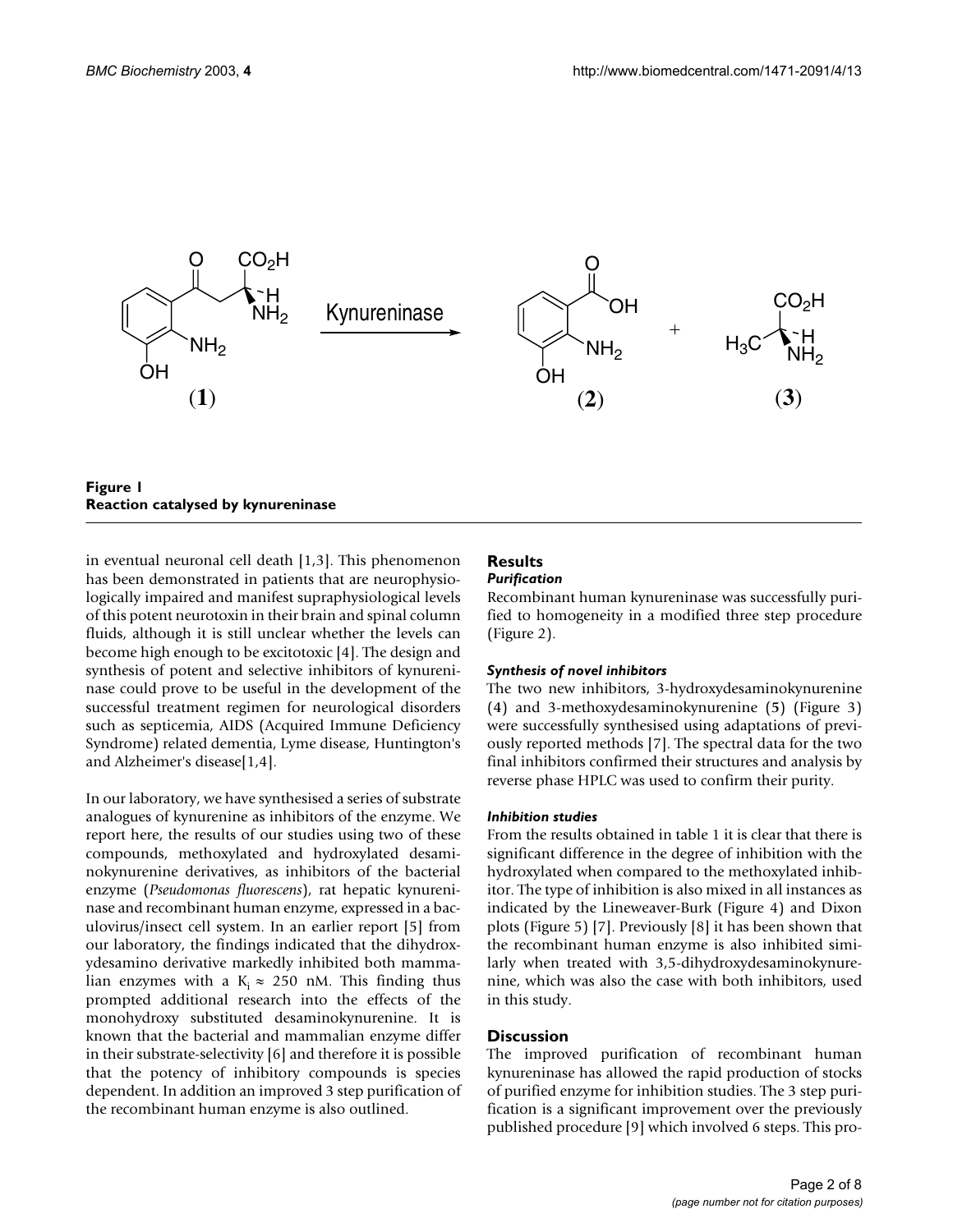<span id="page-2-0"></span>

### **Figure 2**

#### **Discontinuous gel electrophoresis of human**

**kynureninase.** 10% SDS-Page gel image of purified recombinant kynureninase (20 µg) at 52.4 kDa in the presence of PLP. This NuPAGE Novex Bis-Tris Gel (prepacked) was produced using the Xcell SureLock Mini-Cell from Invitrogen. The pertained Mark 12 standards were also acquired from Invitrogen. Run conditions were 200 V (constant)/35 minute in MES buffer with expected current of 100–125 mA/gel at start going to 60–80 ma/gel at the end.

tocol can be performed in less than 60 hrs thereby reducing the overall time involved in keeping the enzyme at 4°C. Other major advantages are the elimination of one

<span id="page-2-1"></span>

**Figure 3 Structures of new inhibitors**

<span id="page-2-2"></span>**Table 1: Comparative inhibition of kynureninase from different sources by synthetic substrate analogues.**

| <b>Source</b>    | $K_1(4) / (nM)$ | $K_1(8) / (\mu M)$ |  |
|------------------|-----------------|--------------------|--|
| <b>Bacterial</b> | 100             | 10                 |  |
| Rat              | 40              | 175                |  |
| Human            | ╮               | 15                 |  |

The inhibition constants  $(\mathsf{K}_{\mathsf{I}})$  were determined from the figures 4 and 5 for 3-hydroxydesaminokynurenine **(4)** and those for 3 methoxydesaminokynurenine **(5)** were determined in a similar fashion (graphs not shown).

of the harsh strong anion steps and the time consuming ammonium sulfate precipitation, that invariably result in significant losses of enzyme. The net result is a substantial increase in the overall yield of kynureninase (up to 3 fold) when compared to first published protocol [9].

Human kynureninase was previously shown to possess two substrate binding sites [9], a regulatory non-catalytic site plus catalytic site, and it can be assumed that it is this phenomenon that determines the mixed pattern of inhibition common to all three enzymes. The two inhibitors reflect interesting differences in their affinity for kynureninase from the three sources. It is clear that racemic 3 hydroxydesaminokynurenine (**4**) shows most potent inhibition with the recombinant human kynureninase giving a  $K_i$  of 5 nM (Table [1;](#page-2-2) fig. 5 inset). This is in good agreement with the observed specificity of the human enzyme, which was found to be completely specific for 3 hydroxykynurenine (1, R = OH) ( $K_m$  = 3.0  $\pm$  0.10  $\mu$ M) with no appreciable substrate activity for kynurenine. The hydroxyl group at the 3-position thus appears to be an important recognition element. When this hydroxyl group is then methylated to give (**5**) there is a very signif-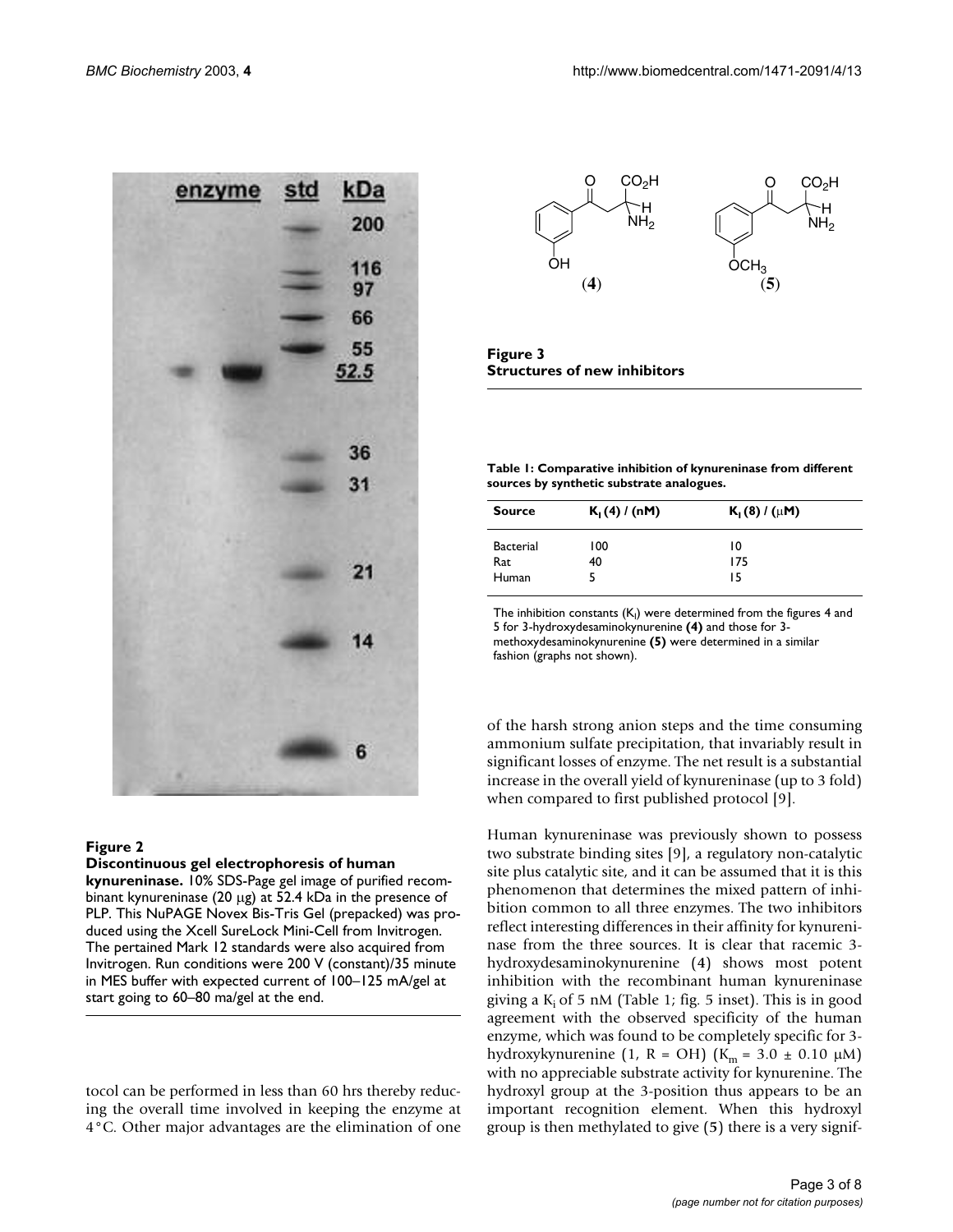

#### Figure 4

**Inhibition of rat hepatic kynureninase by 3-hydroxydesaminokynurenine (4)** Primary Lineweaver Burk (L/B) plot of kinetic data for inhibition of rat hepatic kynureninase by 3-hydroxydesaminokynurenine (**4**) (I = 0 (■); I = 50 nM (▲) I = 100 nM ( $\Pi$ ); I = 200 nM ( $\Pi$ ); I = 400 nM ( $\Box$ ); I = 600 nM ( $\Box$ )) depicting mixed inhibition. s = substrate (3-hydroxykynurenine) and v = specific activity. The inset is a secondary plot of slope against [I] to determine the  $K_i$  (40 nM). The slopes were calculated from a L/B plot  $(n = 3)$ .

icant, 3000-fold, decrease in inhibitor binding. Such a decrease would seem to imply that the hydroxyl group is acting as a hydrogen bond donor, which is not possible once it has been methylated. Indeed the observed value for the K<sub>i</sub> for the 3-methoxy derivative ([1](#page-2-2)5  $\mu$ M) (table 1) is similar to that for kynurenine (D-enantiomer =  $12 \mu M$ , L-enantiomer = 20  $\mu$ M) [10], which has no 3-substituent at all. This proposed binding role for the 3-hydroxyl group is further supported by the observation that another mixed inhibitor of the bacterial enzyme, desami-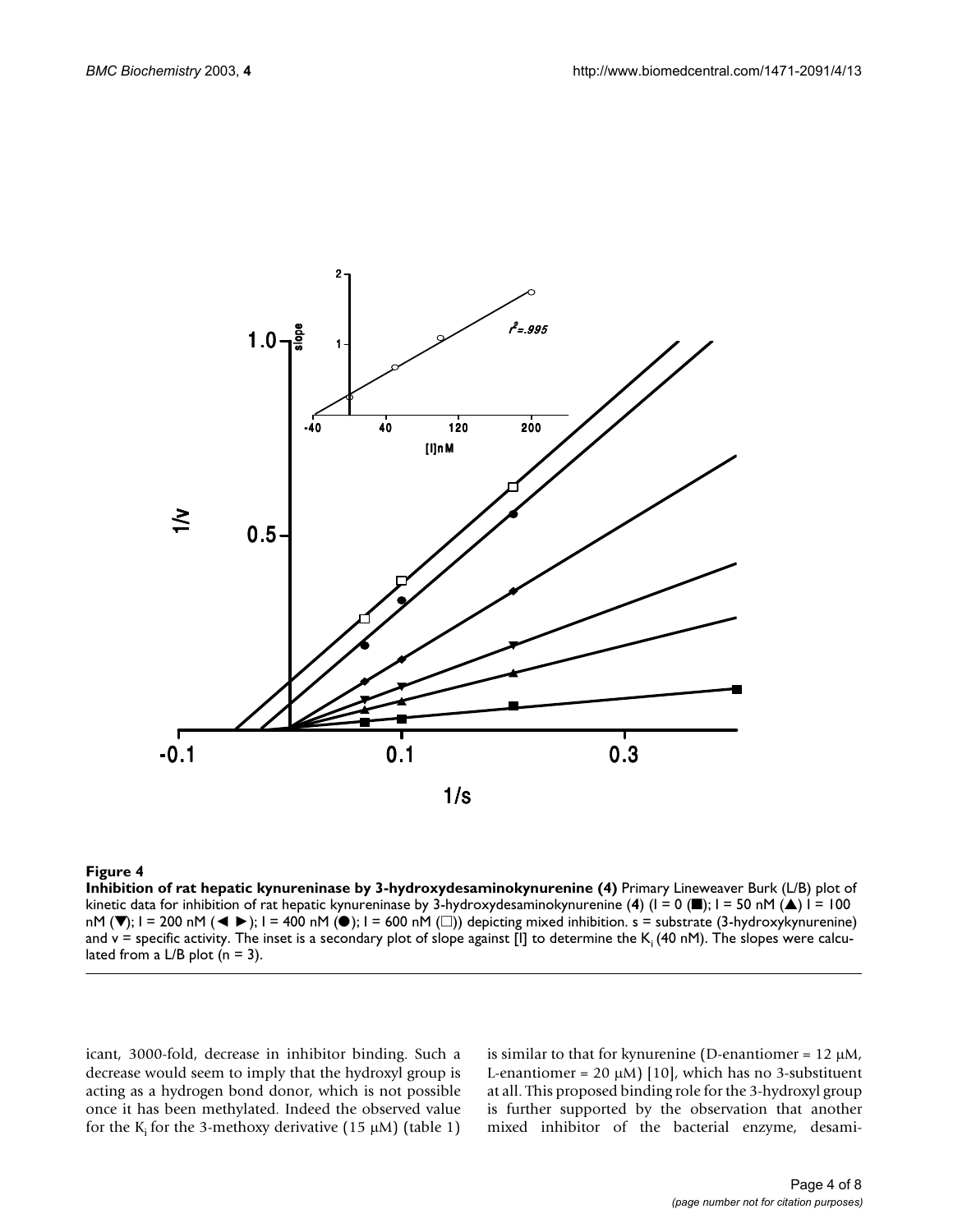

#### Figure 5

**Inhibition of bacterial kynureninase by 3-hydroxydesaminokynurenine (4)** Dixon plot illustrating inhibition of bacterial kynureninase by 3-hydroxydesaminokynurenine (**4**) (I = 0 (◆); I = 200 nM (▼); I = 400 nM (▲); I = 600 nM (■). The inhibition is mixed and gives a  $K_1 = 100$  nM and the graph is a replot of the data (n = 3) used to construct a Michael's–Menten plot. The inset is a secondary plot of slope (from L/B) against inhibitor concentration for recombinant human kynureninase ( $n=3$ ) and r<sup>2</sup> = 0.99) to calculate K<sub>1</sub> (5 nM). The concentration of substrate was varied between 2.5  $\mu$ M – 20  $\mu$ M. Lines were fitted to a straight line equation for linear regression.

nokynurenine, also had a  $K_I$  of 12  $\pm$  3.1 µM (unpublished results). The data also imply, as we have previously noted, that the 2-amino group does not have an important role in active site binding but appears to be required for activity and that interactions with the aromatic ring are necessary for both binding and activity. This conclusion is supported by the observation that cyclohexyl substrate analogue derivatives, when tested on the bacterial

enzyme, manifested exceptionally reduced affinities for the active site with a  $K_1$  of 422  $\pm$  47  $\mu$ M (unpublished).

In the case of the rat and *Pseudomonas* enzymes, activity has been reported with both 3-hydroxykynurenine and Lkynurenine. The rat enzyme gives  $K_m$  values of 5  $\mu$ M and 500  $\mu$ M respectively, with values of 200  $\mu$ M [8] and 44.2 µM [11] determined for the *Pseudomonas* enzyme. There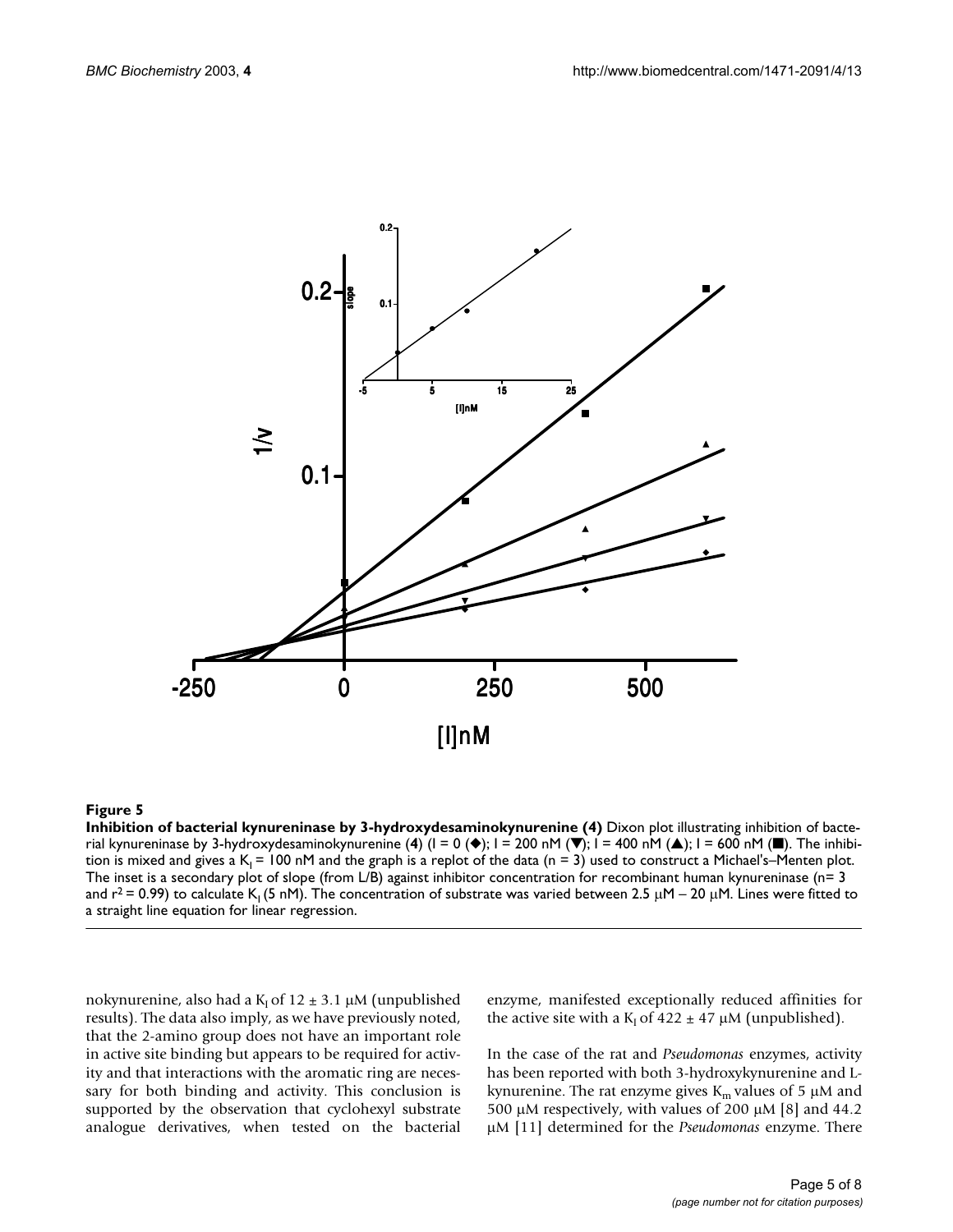does appear to be a correlation between the  $K_i$  and  $K_m$  values in terms of modifications to the ring for both the bacterial and rat enzymes. The observed pattern is the same as with the human enzyme. In the case of the bacterial enzyme, removal of the 2-amino group and adding a 3 hydroxy to the ring profoundly increases the affinity (Table [1](#page-2-2);  $K_i = 100$  nM) but with a concomitant loss of activity. Addition of a 3-methoxy group decreases the affinity 200 fold and hence it can again be inferred that the 2-amino group is crucial for activity whilst the 3 hydroxy group plays an important role in binding at the active site. The findings with the rat enzyme follow the same trend with the exception being that there is a greater increase in the  $K_i$  for 3-methoxydesaminokynurenine when compared to the value obtained for the bacterial enzyme.

# **Conclusions**

In conclusion thus it can be stated that for the three species the 2-amino group is crucial for activity whilst the 3 hydroxyl group plays a fundamental role in binding at the active site presumably *via* hydrogen bonding. The potency of the various structural analogue inhibitors does indeed appear to be species specific depending on the substrate specificity of the enzyme. In general the 3-hydroxylated inhibitor had a greater affinity for the human enzyme whilst the methoxylated version yielded no significant difference between bacterial and human kynureninase.

# **Methods**

All chemicals were of reagent grade and purchased from Sigma-Aldrich unless otherwise indicated.

# *Overexpression of recombinant human kynureninase*

This was achieved with the 'Bac-to-Bac' baculovirus expression system [11]. Enzyme activity was determined using a fluorescence based assay as previously described [11].

# *Enzyme purification*

The bacterial enzyme was partially purified from *Pseudomonas fluorescens* using a modification of a literature procedure [10]. Rat hepatic kynureninase was also purified using a modification of the protocol of Takeuchi *et al*. [12].

Recombinant human kynureninase was purified in the following manner: Harvested insect cells were Dounce homogenised in 90 mM L-His /containing 0.25 M sucrose, 1 mM DTT, 0.5 mM EGTA, 10 µM PLP, 100 µM PMSF, 2  $\mu$ g/mL aprotinin plus 1  $\mu$ g/mL pepstatin and leupeptin respectively at pH 7.5 and 0°C. The resultant homogenate was then centrifuged at 40 K for 2 hrs  $@0^{\circ}C$ in a Beckman 42.1 rotor. The supernatant was retained after assaying positive for activity and the pellet was discarded. This solution was then syringe filtered twice, initially with a 0.45 µM unit which was then followed by a 0.20 µM filter (Millipore).

# *Step 1 (S-Cation)*

This column and the  $0.2 \mu$ M syringe filtered fraction were equilibrated with 15 mM L-His /pH 6.0 with subsequent sample application to the strong cationic column (Biorad (20 µM particle size)). Bound enzyme was eluted with 2 M NaCl /10 mM Tricine over 260 mL. The enzyme was released at 10% NaCl and dialysed over 18–24 hrs in 2 × 5 L of 10 mM Tricine/pH 7.7, containing the various additives as mentioned earlier.

# *Step 2 (Q-Anion)*

This dialysed enzyme was applied to a strong anion exchange column (Biorad (20 µM particle size)) previously equilibrated with 10 mM Tricine pH 8.8 and the bound enzyme eluted with 7% 2N NaCl in 5 mM  $KH_2PO_4$ after extensive washing with 100 mL gradient of 0 – 5% 2 M NaCl in 5 mM of the same buffer. The eluted enzyme was dialysed as above in 5 mM  $KH_2PO_4$  again with the necessary additives at pH 6.8.

**Step 3** (Hydroxyapatite (CHT 1)): The active dialysed fraction was collected and applied to a hydroxyappatite column (Biorad prepacked (10 µM particle size)) that has been equilibrated with 5 mM  $KH_2PO_4$  at pH 6.8. The column with bound kynureninase was washed with 3 volumes of the start buffer and eluted with a 5 – 500 mM  $KH<sub>2</sub>PO<sub>4</sub> over 250 mL$ . Kynureninase eluted at approximately 60 mM. This highly active fraction was then concentrated with a vivaspin 20 mL concentrator incorporating a 30 kDa exclusion limit polyethersulfone membrane, saturated with PLP and stored in a 0.05%  $\text{NaN}_3$  at -80°C until future use. This enzyme had a specific activity of 300 nmoles/mg protein/min and a  $K_m \approx 3.0 \mu M$ 

The various purification steps were followed with 10% SDS-PAGE utilising Invitrogen gel kits [13]. A tryptic mass fingerprint obtained by MALDI-TOF mass spectrometry of a band of the expected molecular weight confirmed its identity as kynureninase. The protein concentrations were determined with the Bradford assay [14]. Recombinant human kynureninase from the final hydroxyapatite step was assayed for purity using SDS-PAGE (fig [3](#page-2-1)). The purification was executed at 4°C and performed with the aid of a BIOCAD 700E perfusion chromatography workstation that is coupled to an ADVANTEC SF-2120 super fraction collector all supplied by Perceptive Biosystems.

# *Synthesis of novel inhibitors*

The two inhibitors were synthesised using adaptations of previously reported methods [11]. The 3-hydroxydesaminokynurenine (**4**) was prepared from 3-hydroxyacetophe-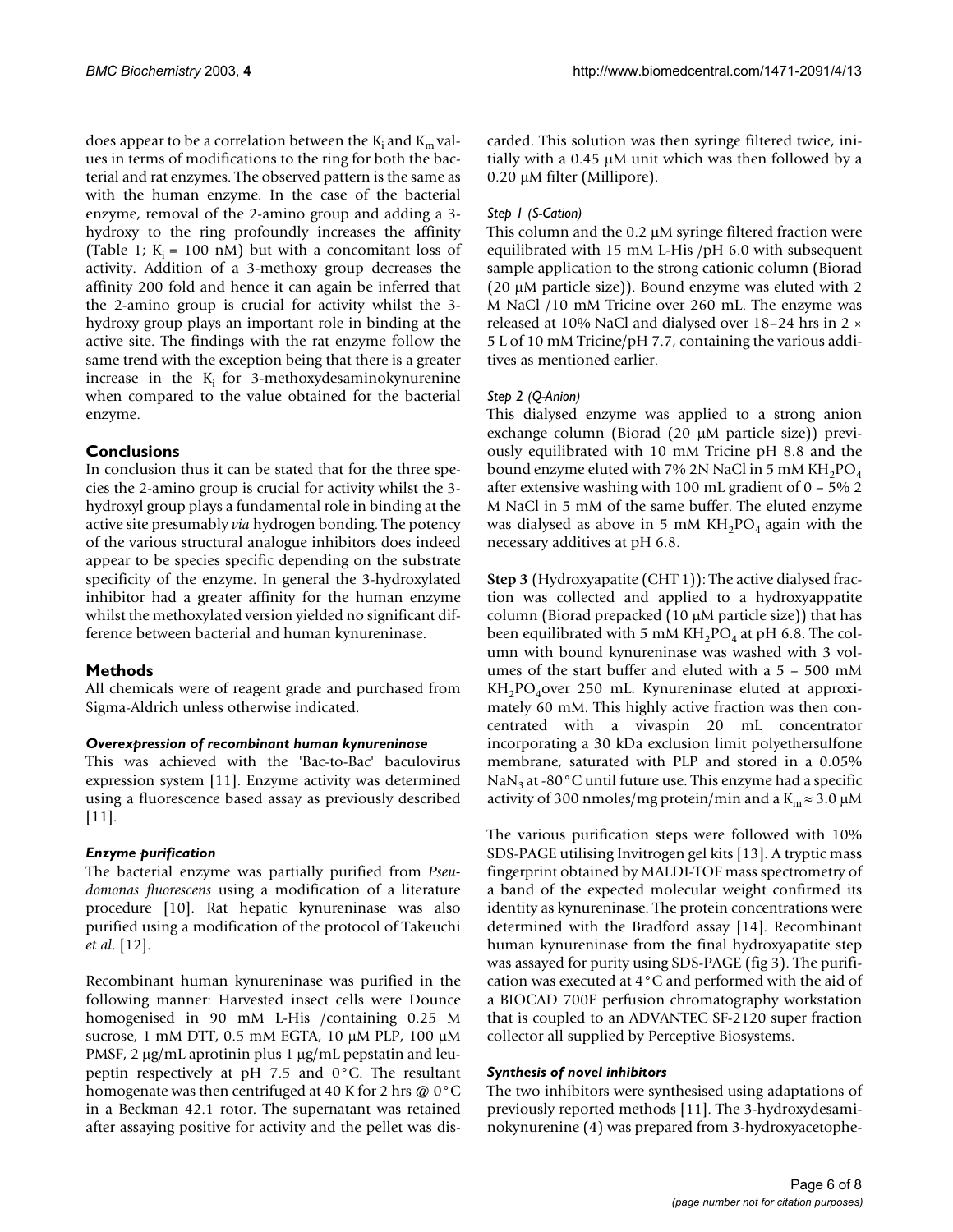

**Figure 6 Synthesis of inhibitors** a) (CH<sub>3</sub>)<sub>3</sub>COCl, pyridine, 0°C (79%); b) CuBr, ethyl acetate, CHCl<sub>3</sub>, reflux, 4 hr (63%); c) NaH, AcNHCH(CO<sub>2</sub>Et)<sub>2</sub>, DMF, 0°C (57%); d) HCl, diethyl ether, reflux, 6 hr (76%)

none (**6**) (Figure 6). The hydroxy group was first protected as the pivalate ester derivative and then the methyl group brominated to give (**7**). The bromide (**7**) was then coupled to anion of diethyl acetamidomalonate in DMF to give the fully protected amino acid (**8**). Deprotection under acidic conditions provided the target compound. In the case of the 3-methoxydesaminokynurenine (**5**), the starting material was 3-methoxyacetophenone which could be used without necessity for an initial protection step. The spectral data for the two final products are as follows; **3-Hydroxydesaminokynurenine** (**4**): m.p. 188°C (dec.); (Found: C, 48.61; H, 5.00; N, 5.63  $C_{10}H_{12}CINO_4$ requires C, 48.89; H, 4.92; N, 5.69%); ν<sub>max</sub> (nujol)/cm<sup>-1</sup> 3383 (NH), 1739 (CO, acid), 1660 (CO);  $\delta_{\rm H}$  (300 MHz,  $2H_2O$ ) 3.73 (2H, d, J<sub>3,2</sub> 5.0 Hz, 3-C H<sub>2</sub>), 4.39 (1H, t, J<sub>2,3</sub> 5.0) Hz, 2-CH), 7.06 (1H, dd, J 2.4, 1.0 Hz, 4'-H), 7.26 (1H, m, 5'-H), 7.30 (1H, m, 2'-H), 7.41 (1H, dd, J 7.8, 1.0 Hz, 6'-H);  $\delta_C$ (75.4 MHz, <sup>2</sup>H<sub>2</sub>O) 38.21 (s, 3-<u>CH<sub>2</sub>)</u>, 48.88 (s, 2-CH), 114.47 120.78 (s, 4'-C), 121.90 (s, 2'-C), 121.90 (s, 6'-C), 130.51 (s, 5'-C), 136.56 (1'-C), 156.10 (s, 3'-C), 171.77 (s, OCOH), 199.07 (s, 4-CO); *m*/*z* (CI) 210 ([M + H $\vert$ <sup>+</sup>, 13), 195 (100, ([M+H-NH $\vert$ <sup>+</sup>), 177 (18,  $\vert$ C<sub>10</sub>H<sub>8</sub>O<sub>3</sub> +H]<sup>+</sup>), 164 (17, [M-(CO<sub>2</sub>H)<sup>+</sup>]), 149 (35, [C<sub>9</sub>H<sub>9</sub>O<sub>2</sub>]<sup>+</sup>), 43 (95, [CH2CNH2]+). **3-Methoxydesaminokynurenine** (**5**): m.p. 164°C (dec.);  $v_{\text{max}}(\text{nujol})/\text{cm}^{-1}$  3378 (NH), 1738 (CO, acid), 1681 (CO);  $\delta_H$  (200 MHz, <sup>2</sup>H<sub>2</sub>O) 3.77 (3H, s, OCH<sub>3</sub>), 3.80 (2H, d, J<sub>3.2</sub> 5 Hz, 3-CH<sub>2</sub>), 4.47 (1H, t, J<sub>2.3</sub> 5 Hz, 2-CH), 7.17 (1H, dt, J 8, 2.8 Hz, 4'-H), 7.39 (2H, m, 2', 5'-H), 7.53 (1H, m, 6'-H);  $\delta_c$  (50.31 MHz, <sup>2</sup>H<sub>2</sub>O), 41.26 (s, 3- $CH_2$ ), 51.82 (s, 2- $CH$ ), 58.48 (s, O $CH_3$ ), 115.72 (s, 2'-C), 123.64 (s, 4'-C), 124.35 (s, 6'-C), 133.22 (s, 5'-C), 139.06 (s, 1'-C), 162.06 (s, 3'-C), 174.46 (s,  $CO<sub>2</sub>H$ , 201.66 (s, 4-CO);  $m/z$  (CI) 224.0913 (MH+)

 $C_{11}H_{14}NO_4$  requires 224.0922, 209 (100, ([M+H-CH<sub>3</sub>]<sup>+</sup>), 191 (49,  $[HO-C_6H_4COCH_2CHCO_2HNH_2-H_2O]^+$ ), 178  $(73, [M+H-C<sub>2</sub>H<sub>2</sub>O<sub>2</sub>]$ <sup>+</sup>), 135 (18, [CH<sub>3</sub>OC<sub>6</sub>H<sub>4</sub>CO]<sup>+</sup>). Analysis by HPLC ( $C_{18}$ , reverse phase silica, 3  $\mu$ , flow rate 3 mL/min, 1% acetic acid, 20% methanol) confirmed the purity of both inhibitors.

Graphs were plotted using the GraphPad Prism3 software package and the kinetic parameters  $K<sub>m</sub>$  and  $V<sub>max</sub>$  were obtained using non linear regression. Lineweaver Burk and Dixon [9] plots allowed characterisation of the type of inhibition.

### **Authors' contributions**

HAW carried out the protein expression, purification and inhibition studies. KCO was responsible for the synthesis of the inhibitors. NPB conceived of the study, and participated in its design and coordination. NPB and HAW prepared and approved the final manuscript.

#### **Acknowledgements**

The authors gratefully acknowledge financial support from the Wellcome Trust and the BBSRC for this work.

#### **References**

- 1. Botting NP: **Chemistry and Neurochemistry of the Kynurenine Pathway of Tryptophan Metabolism.** *Chem Soc Rev* 1993, **45:**309-315.
- 2. Nishizuka Y and Hayaishi O: **Studies on the biosynthesis of nicotinamide adenine dinucleotide.** *J Biochem* 1963, **238:**3368-3377.
- 3. Perkins MN and Stone TW: **[Quinolinic acid Regional variations](http://www.ncbi.nlm.nih.gov/entrez/query.fcgi?cmd=Retrieve&db=PubMed&dopt=Abstract&list_uids=10.1016/0006-8993(83)91084-3) [and neuronal sensitivity.](http://www.ncbi.nlm.nih.gov/entrez/query.fcgi?cmd=Retrieve&db=PubMed&dopt=Abstract&list_uids=10.1016/0006-8993(83)91084-3)** *Brain Res* 1983, **293:**172-176.
- 4. Stone TW: **[Development and therapeutic potential of](http://www.ncbi.nlm.nih.gov/entrez/query.fcgi?cmd=Retrieve&db=PubMed&dopt=Abstract&list_uids=10.1016/S0165-6147(00)01451-6)** kynurenic acid and kynurenine **[neuroprotection.](http://www.ncbi.nlm.nih.gov/entrez/query.fcgi?cmd=Retrieve&db=PubMed&dopt=Abstract&list_uids=10.1016/S0165-6147(00)01451-6)** *Trends Pharmacol Sci* 2000, **21:**149-154.